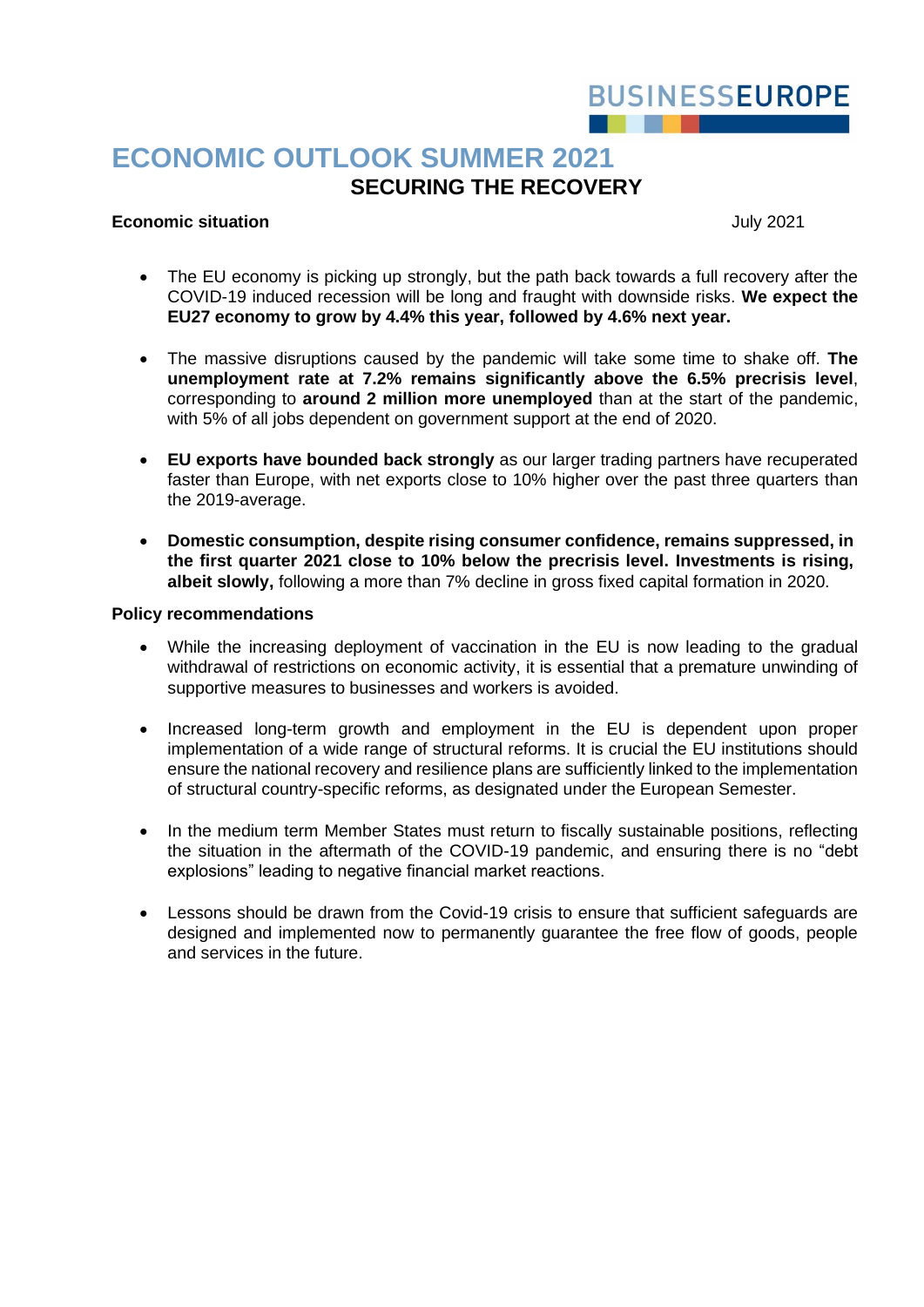# **Scene is set for economic recovery**

The EU economy is picking up strongly, but the path back towards a full recovery after the COVID-19 induced recession will be long and fraught with downside risks. The massive disruptions caused by the pandemic will take some time to shake off, with the long-term consequences continuing to be impacted by our present policy responses.

Most positively, **EU exports have bounced back strongly** with our larger trading partners recuperating faster than Europe. But exports alone are not enough to return the European economy to its full potential; **domestic consumption remains suppressed**, and restoring spending is key to achieving a strong economic recovery. As chart 2 shows EU net exports increased strongly in the last quarter of 2020 and were well above the pre-crisis level, whilst private consumption remained well below.

The roll-out of vaccines has recently allowed EU governments to begin reopening our economies, meaning we can finally begin to see a way forward back towards pre-crisis levels of economic activity. For example, consumer confidence is back to its pre-crisis level, suggesting households see better times ahead and expect to resume more normal spending patterns. **The EU is now set to experience some restoration of its domestic demand in the second half of 2021. This should set the scene for a full economic recovery next year.** 

Reflecting these developments, we expect exports to continue to spearhead the economic recovery, gradually complemented by domestic consumption picking up in the summer. **Our expectation is for the EU27 economy to grow by 4.4% this year, followed by 4.6% next year.**

### **Chart 1: GDP Forecasts**

|             | 2020    | 2021f | 2022f |
|-------------|---------|-------|-------|
| <b>EU27</b> | $-6,1%$ | 4,4%  | 4,6%  |
| Euro Area   | $-6,6%$ | 4,3%  | 4,4%  |

*European Business forecast*

The implication of our growth forecast growth is that **the EU will recover from the pandemic recession sometime in the beginning or first half of next year.** In contrast China has already recovered to its precrisis GDP level and the United States is expected to do so at the end of second quarter 2021. The EU is thus on track to repeat the experience of the Great Recession, where Europe suffered a deeper and more protracted recession, followed by weaker growth, than other large economic economies.

A number of **significant downside risks to the forecast** exist that if they materialize would further weaken the EU's economic recovery:

- Inflationary pressures are growing, and if higher than expected could potentially prompt central banks in Europe and elsewhere to tighten monetary policy before the recovery is robustly entrenched.
- On the fiscal side there is a similar risk that the comprehensive government support put in place during the lockdowns is unwound prematurely, which would be damaging to the recovery.
- Government support may have contributed to keeping a number of businesses alive during the pandemic that will not prove long-term sustainable. When that support is withdrawn the EU economy will likely face a rise in insolvencies which if it manifests before the economic recovery is sufficiently strong enough to absorb it could weaken the upturn.
- Finally new more transmissable COVID-10 variants are a clear downside risk to our forecast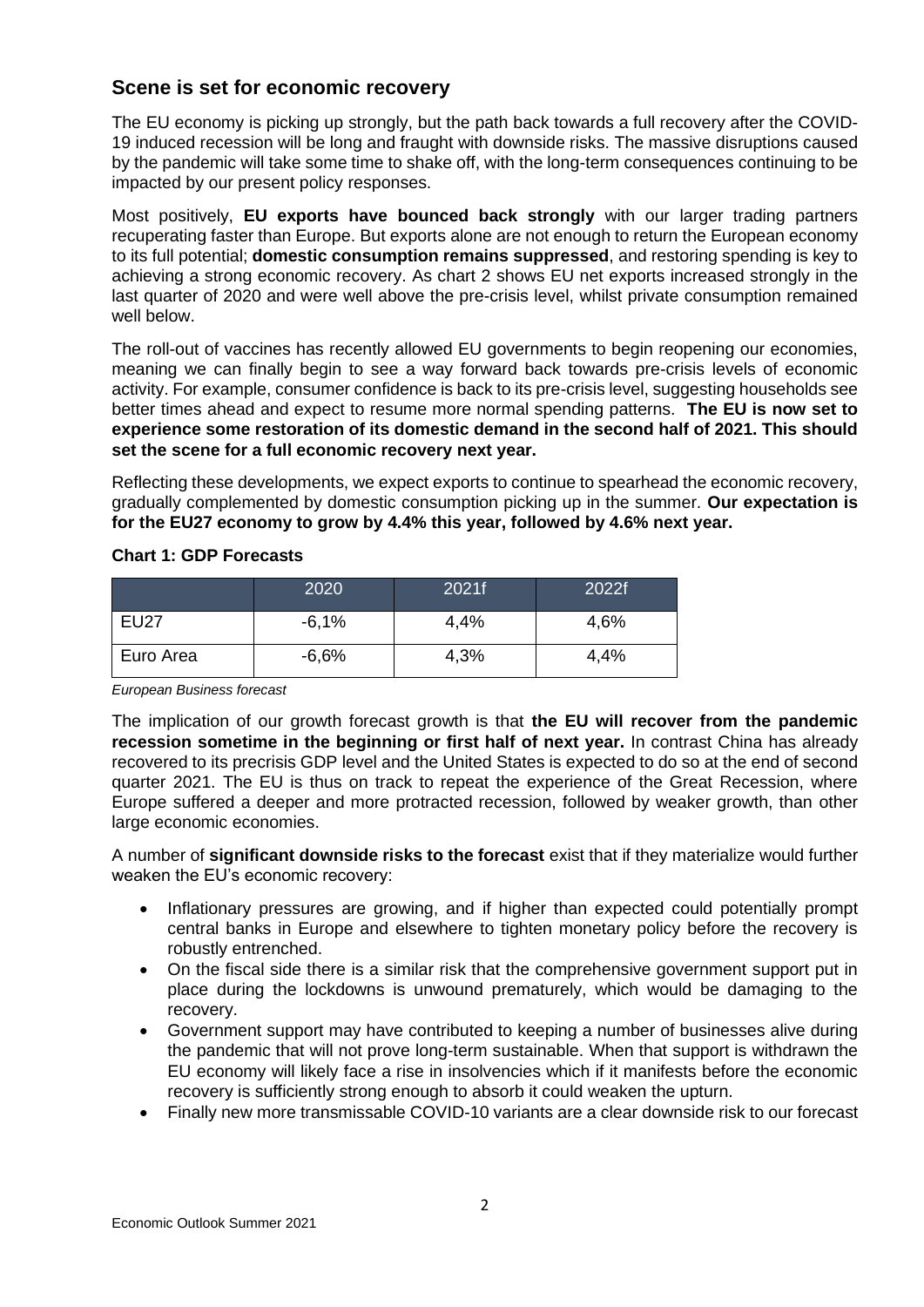In the following, we first consider the implications for the employment situation of these economic developments and consider the highlighted components of GDP in turn in greater depth, before turning to the downside risks which we analyze in greater detail.



**Chart 2: Quarterly change from 2019-average (seasonally and calendar days adjusted)**

*Own calculations based on Eurostat*

# **Employment situation**

Unemployment is now falling, although there is still some way to go before the employment situation has fully recovered from the pandemic.

In the first quarter of 2021 the EU27 unemployment rate fell to 7.2%, down from 7.5% at the peak of the lockdowns, but still significantly above the 6.5% reached before the pandemic. This corresponds to around 2 million more unemployed than at the start of the pandemic.

However, assessing the employment situation including the "real" level of unemployment is difficult in the presence of widespread furlough schemes. For example, the European Commission has estimated that the share of jobs reliant on government support was 5% in the last quarter of 2020, after peaking at around 15% at the height of the lockdowns<sup>1</sup>.

While many workers have been kept on furloughs or short-time work schemes because the firms expect to survive and need them in the future, some companies will inevitably have to adjust to new realities including some having to close and others having to cut down on workers on the other side of the furloughs. The use of furloughs in the EU countries have further derailed adjustments in the labour force, with many countries imposing no-firing clauses to their schemes. As a result we may see considerable adjustments once the labour market unfreezes.

More generally, the pandemic will likely result in both permanent changes in the labour force, including higher demand for ICT related and online retailing services, and temporary timing issues when all companies resume hiring almost simultaneously once lockdowns are ended, which can result in labour market bottlenecks.

So far the EU has only seen its job vacancy rate rise slightly from 1.8% in first quarter 2020 to 2.0% in the first quarter of 2021. But in the United States there are widespread reports of such bottlenecks, and there is as risk that the same will be seen in Europe once our recovery becomes as advanced

<sup>&</sup>lt;sup>1</sup> [https://ec.europa.eu/info/sites/default/files/economy-finance/ip149\\_en.pdf](https://ec.europa.eu/info/sites/default/files/economy-finance/ip149_en.pdf) p. 30.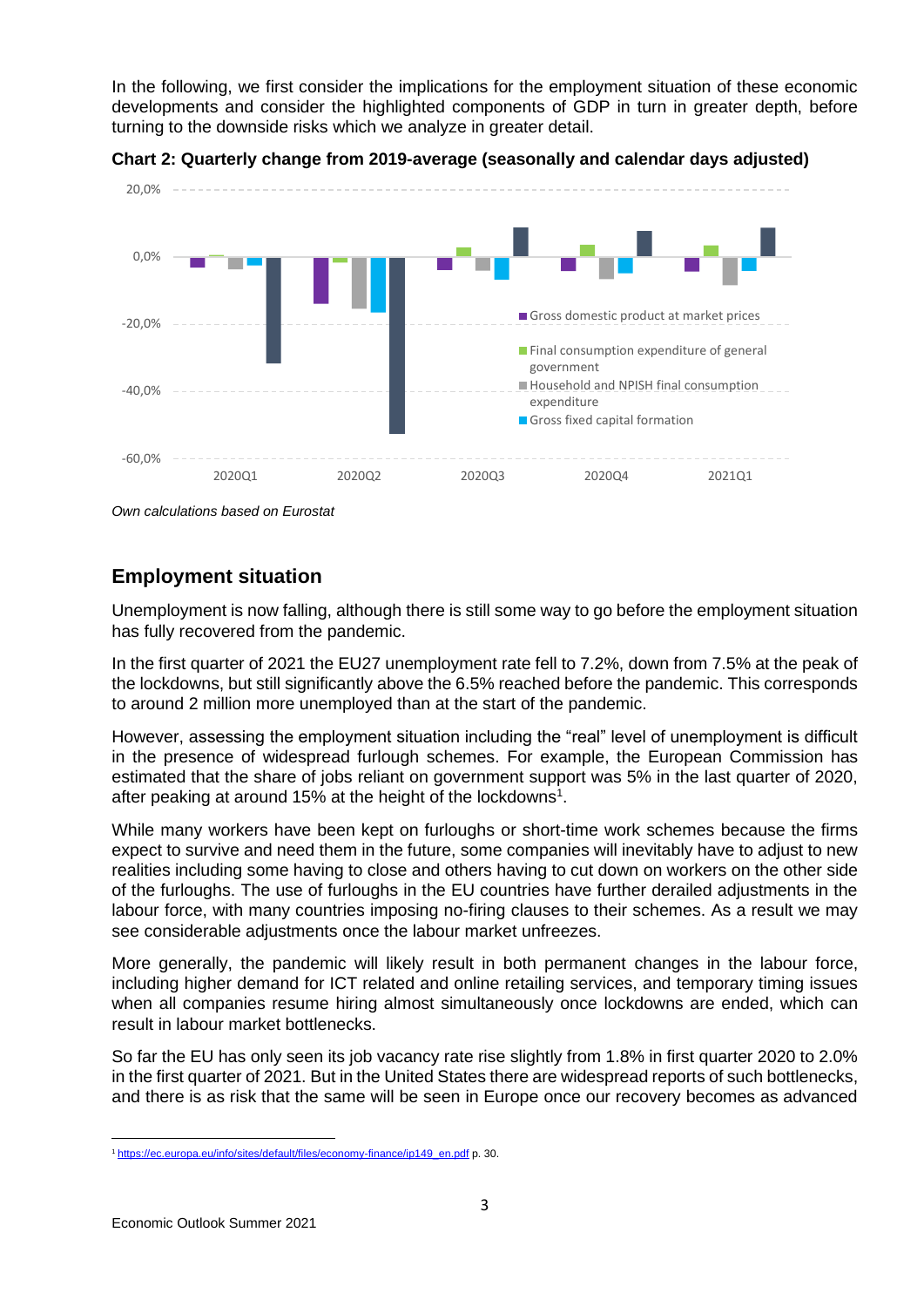as in the US, and as the labour market unfreezes. In some sectors we may see rising unemployment, whereas there will be increased demand for workers in others. As the requirements and skill sought after may not match with redundant workers we will likely see rising problems with labour shortages as the recovery gains strength.





*Eurostat*

# **Exports**

EU exports had experienced a difficult period over the past years with global trade tensions and uncertainties around Brexit, as well as the effects of the COVID-19 pandemic, creating massive disruptions to value chains, causing global demand to plummet.

This situation has now been reversed. The global economy is picking up fast with our main trading partners having recovered faster than Europe. EU exports are growing strongly, and as shown in the graph above net exports have above have consistently been higher in the past quarters than in 2019. European Commission forecasts suggest total goods exports could be around 2% higher this year than in 2019.



**Chart 4: Total EU goods exports, bn euro** 

*AMECO f: AMECO/European Commission forecast*

EU trade remains affected by the disruptions and uncertainties caused by Brexit. While still early days to consider the long-term impact of Brexit, EU exports to the United Kingdom fell 13% in 2020, in contrast to a 3% export drop to Switzerland and 6% drop in exports bound for Norway. Meanwhile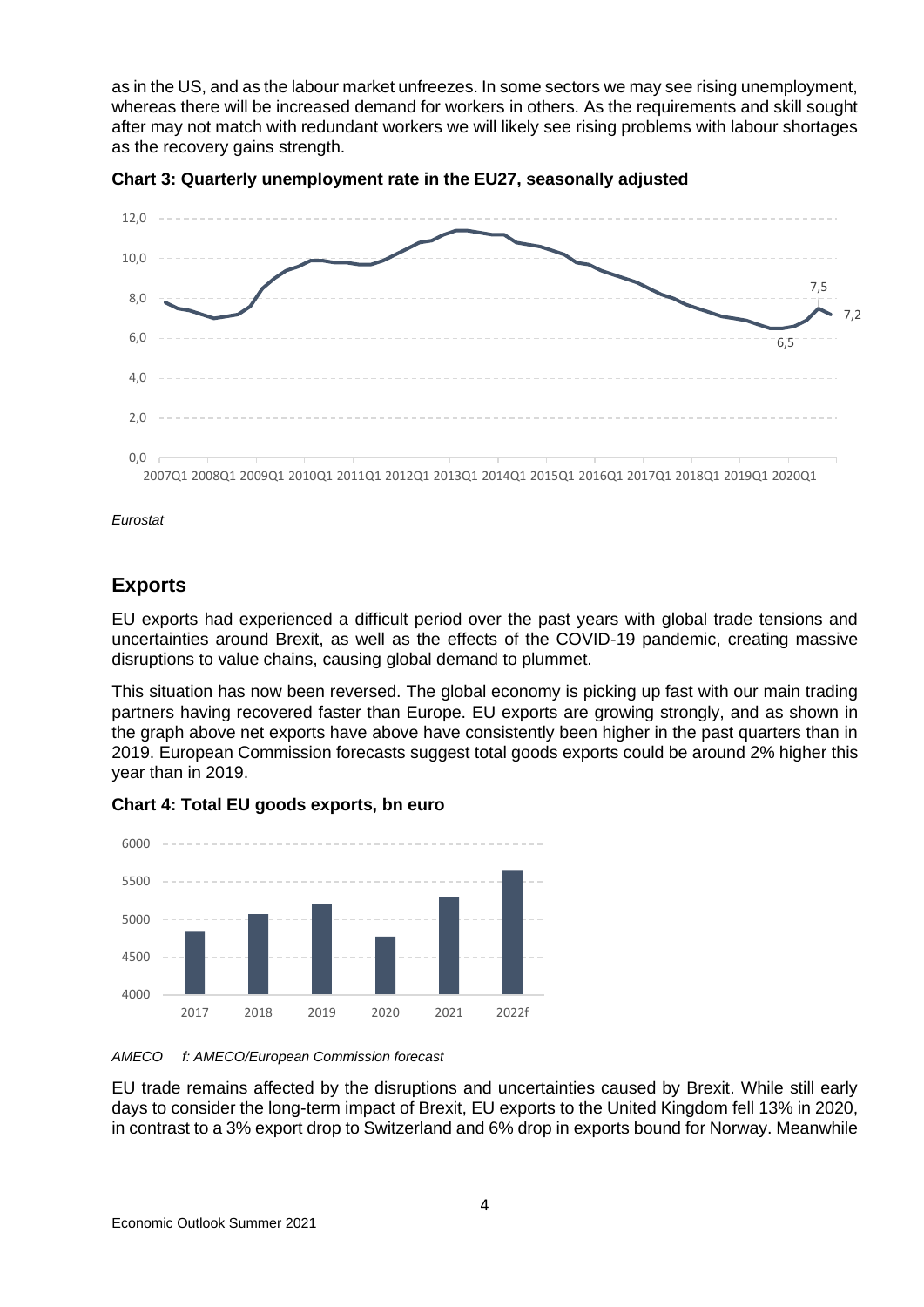there has been a significant surge in trade between Ireland and Northern Ireland, with Irish exports up 40% in February 2021 relative to February 2020<sup>2</sup>.

### **Private consumption**

Consumption in the EU has been heavily suppressed as a result of the imposition of lockdowns. As shown in the graph below in the first quarter of 2021 it was 9% below the level seen in the fourth quarter 2020 before the pandemic hit.

On the side of private consumers, several million Europeans have lost job their jobs, and many more have been put on furlough. This has caused many households to experience a drop in income. The situation has also created an acute sense of economic uncertainty in the labour force that makes many consumers less prone to spend. At the same time lockdowns have led many households to defer purchases of goods and services, as it has been impossible or impractical to carry out many normal purchases. As a result of these factors the savings rate has risen from 12.9% in 2019 to 19.5%% in 2020.

There is on the one hand a potential for a very strong consumer-led resurgence, since households can tap into the large savings they have accumulated during the pandemic where many purchases of goods and services were deferred. However, on the other hand, 2 million Europeans have lost their jobs and therefore have less disposable income to spend than they did before the pandemic hit. Business investments is on the rise but only slowly amidst still-high economic uncertainty.

On the side of businesses, some sectors have suffered a dramatic loss of revenue due to lockdowns, and others have been indirectly affected by lower propensity to spend among consumers and businesses alike. Continuing normal business operations have also been difficult with supply chains disrupted and a need to function using remote work. These practical issues as well as lower demand also mean that the past year has seen less business investments.





*Own exposition based on Eurostat* 

<sup>2</sup> <https://www.bbc.com/news/uk-northern-ireland-56760634>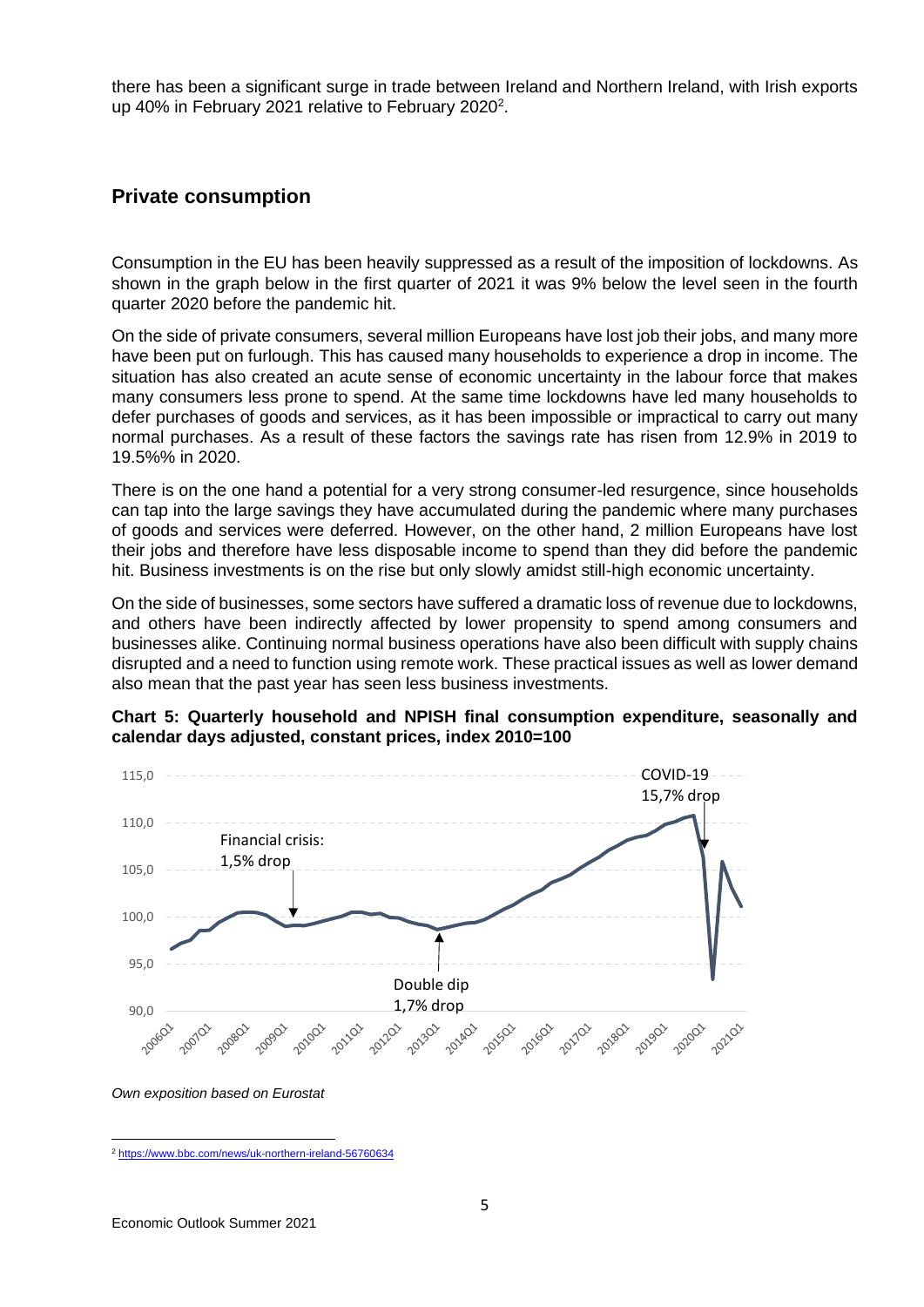Reflective of the easing of lockdowns we have seen in recent months, consumer confidence and business confidence are now back at least to their pre-crisis levels. The PMI showing the highest level recorded since February 2018 following three months of expansion<sup>3</sup>, and the IFO index showing the highest value since 1992<sup>4</sup>.

**Chart 6: Confidence indicators (Between -100 for extremely negative and 100 for extremely positive)**



*Own exposition based on European Commission surveys*

# **Government spending**

Government expenditure has increased in response to the pandemic, reflecting both automatic stabilizers (in particular expenditure for unemployment benefits) and discretionary initiatives aimed at cushioning the shock. Member States have implemented wideranging measures including extensive state aid, whilst the EU has embarked on an unprecedented Next Generation EU recovery initiative, expected to increase GDP by 1.2% by end of next year<sup>5</sup>. Other governments around the world have also undertaken large stimulus programmes, including the United States with a 1.9 trillion USD recovery package and a large infrastructure bill.

On the one hand, **the immediate concern is for policy-makers to avoid any premature unwinding of measures to support business and workers, while ensuring the rapid implementation of the EU's Next Generation EU Recovery instrument**. The funds must support investment and reforms that can help boost EU growth, productivity and competitiveness. **On the other hand, in the medium term countries must return to fiscally sustainable positions.** 

Getting the timing and pace right when winding down government support will therefore be crucial. There is already some concern in the United States, where the upturn is more advanced than in Europe and government support has been more pronounced, that we may see "cliff edge" reversal effects once the unprecedentedly large US government support expires.

<sup>3</sup> <https://www.markiteconomics.com/Public/Home/PressRelease/435685c859494511b9e6de2d825b1173>

<sup>4</sup> <https://www.ifo.de/en/node/63421>

<sup>5</sup> https://ec.europa.eu/commission/presscorner/detail/en/SPEECH\_21\_2826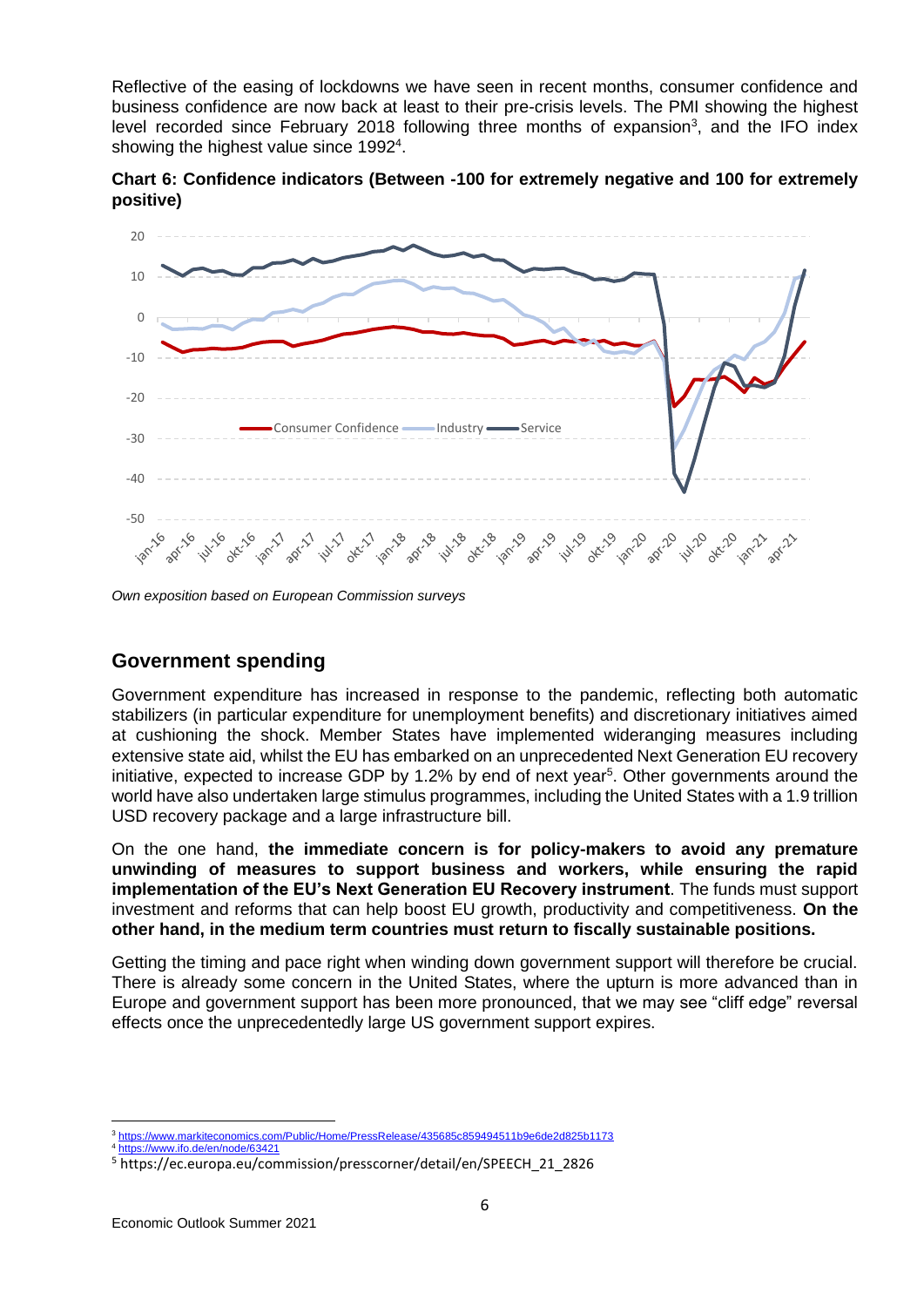#### **Chart 7: General government expenditure as % of GDP, Percentage points change from the pre-pandemic (i.e. 2019) level**



*Own calculations based on IMF. Figures show total general government expenditure ie include automatic stabilizers and discretionary spending.* 

### **Investments**

Unsurprising the pandemic lockdowns caused investments to tumble, with gross fixed capital formation falling more than 7% in 2020. As long as investments remain suppressed the EU economy will not be able to make a full recovery.

Business investments is rising, albeit slowly. The European Commission expects this year's investment levels to remain 1.7% below the 2019 level. Even next year the Commission only expects GCFC to be 3.6% higher than it was in 2019. While positive, this hardly entails the significant bounceback in investments that would have been needed to make up for the dearth of the two previous years.

To illustrate the magnitude of lost investment, the norm over the pre-crisis years has been annual increases of at least around 100 bn euro. If EU investments had continued their trajectory, therefore, it is not unreasonably to assume the level of investments in 2020 would have been more than 300 bn euro higher, in 2021 around 250 bn euro higher, and in 2022 almost 200 bn euro higher, than what is currently expected.



**Chart 8: Change in gross fixed capital formation, EU27, constant prices (bn euro)**

*AMECO*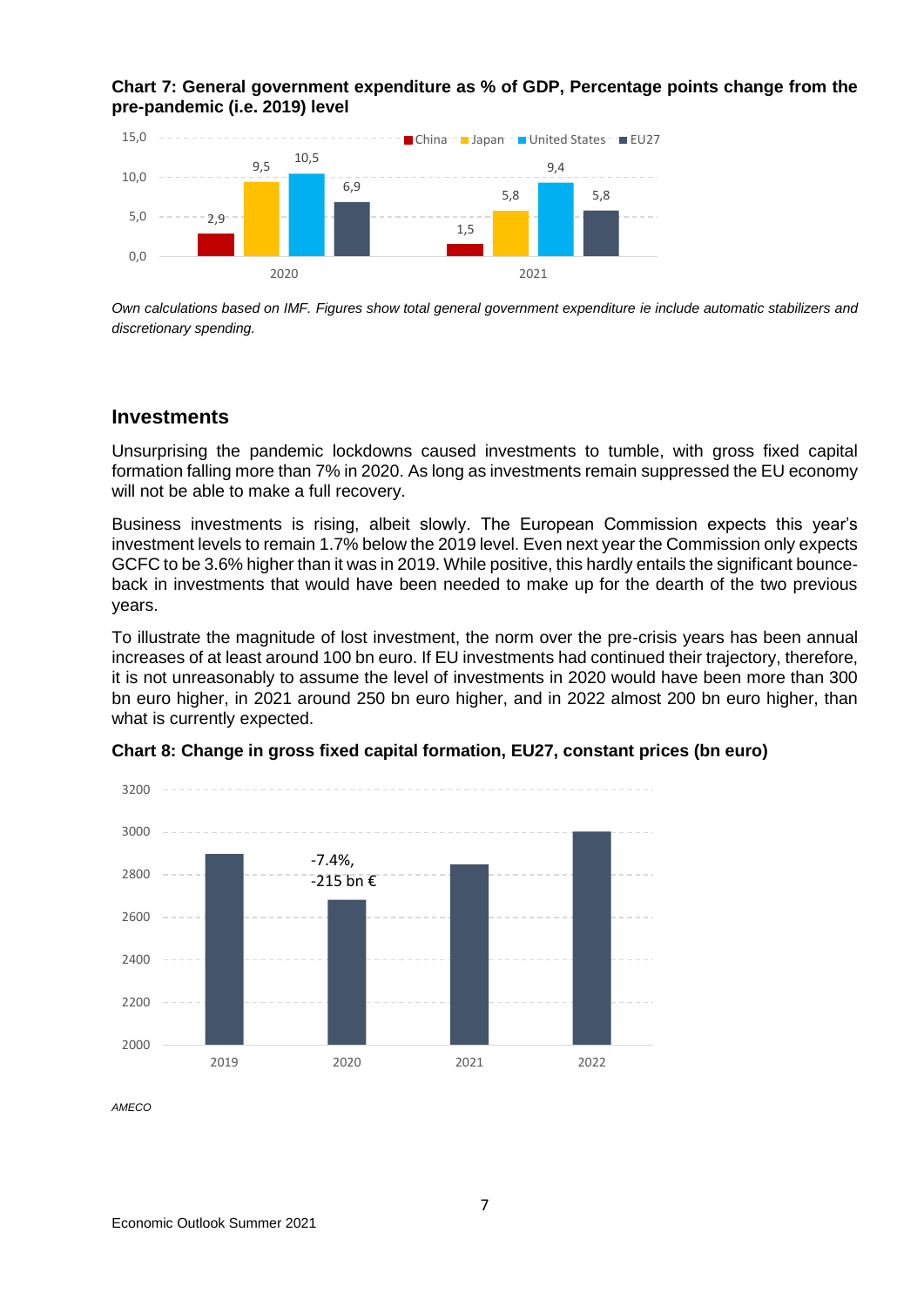# **Country differences**

The pandemic has caused widening economic divergences within the EU with a number of Southern economies suffering particularly large GDP drops.

The EU's Next Generation EU recovery instrument is concentrated among countries that experience economic strain. Amounting to 4-5% of GDP in several of these Member States, and even more in a few cases, much will depend on the ability of governments to make the most out of the historic opportunity. Key is to ensure it is implemented without delay, emphasizes projects with high value added, and is complemented with the appropriate economic and structural reforms.

|                         | 2020    | 2021f | 2022f   |  |
|-------------------------|---------|-------|---------|--|
| <b>EU27</b>             | $-6,1$  | 4,4   | 4,6     |  |
| <b>Euro Area</b>        | $-6,5$  | 4,3   | 4,4     |  |
| Austria                 | $-6,3$  | 3,4   | 4,3     |  |
| Belgium                 | $-6,3$  | 5,5   | 3,3     |  |
| Bulgaria                | $-4,2$  | 3,8   | 3,9     |  |
| Croatia                 | -8      | 5,4   | 6,1     |  |
| Cyprus                  | $-5,1$  | 3,6   | 3,8     |  |
| Czechia                 | $-5,6$  | 3,3   | 4       |  |
| Denmark                 | $-2,7$  | 2,5   | 3,5     |  |
| Estonia                 | $-2,9$  | 2,8   | 5       |  |
| Finland                 | $-2,8$  | 2,7   | 2,8     |  |
| France                  | -7,9    | 5,5   | 4,2     |  |
| Germany                 | $-4,8$  | 3,4   | 4,1     |  |
| Greece                  | $-8,2$  | 4,1   | 6       |  |
| Hungary                 | -5      | 5     | 5,5     |  |
| Ireland                 | 3,4     | 4,6   | 5       |  |
| Italy                   | $-8,9$  | 4,1   | 4,2     |  |
| Latvia                  | $-3,6$  | 3,5   | 6       |  |
| Lithuania               | $-0,9$  | 2,9   | 3,9     |  |
| Luxembourg              | $-1,3$  | 7     | 4       |  |
| Malta                   | $-7,8$  | 4,9   | 5,4     |  |
| Netherlands             | $-3,8$  | 2,3   | 3,6     |  |
| Poland                  | $-2,7$  | 4     | 5,4     |  |
| Portugal                | $-7,6$  | 4,8   | 5,6     |  |
| Rumania                 | $-3,9$  | 5,1   | 4,9     |  |
| Slovakia                | $-4,8$  | 4,8   | 5,2     |  |
| Slovenia                | $-5,5$  | 4,4   | 3,3     |  |
| Spain                   | $-10,8$ | 5,9   | 6,8     |  |
| Sweden                  | $-2,8$  | 3,8   | 3,9     |  |
| Norway (non EU)         | $-0.8$  | 3.3   | 3.4     |  |
| Switzerland (non EU)    | $-2.9$  | 2.7   | $2 - 5$ |  |
| United Kingdom (non EU) | $-9.8$  | 8.2   | 6.1     |  |

#### **Chart 9: Real GDP growth forecasts**

## **Risks to the forecast are strongly on the downside**

Our forecast makes a number of assumptions about the growth impetus and additionality from the Next Generation EU funding. We also build on a number of other assumptions including around the developments of **a number of risk factors that constitute clear downside risks to the economic recovery**, such as rising inflationary pressures and the spread of more transmissibe virus strains. In the following we analyze these risks in greater detail.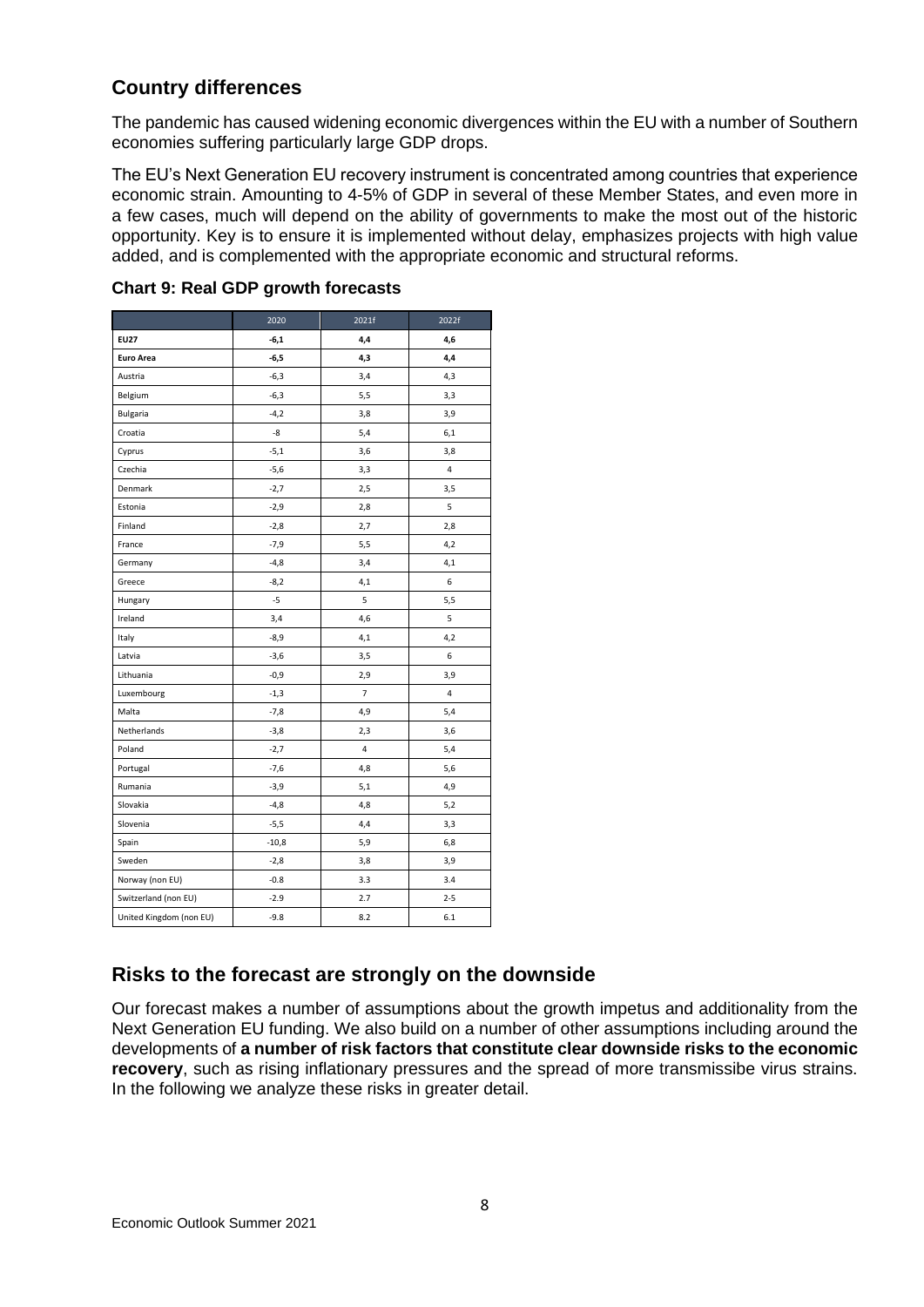### **Risk of company insolvencies**

In contrast to other recessions the bankruptcy rate has fallen dramatically, as shown in the graph below.

While necessary to lessen the shock from the COVID-19 pandemic and prevent insolvencies among viable businesses, it is also the case that massive fiscal expansions and state aid schemes across the EU may have helped companies survive in some cases regardless of whether or not their business will ultimately prove sound in the long term under more normal economic circumstances. The ECB recently warned<sup>6</sup> that government support "to a moderate degree"<sup>7</sup> has kept unviable companies alive.

Once government support is withdrawn, therefore, some businesses that prove unviable under more normal economic circumstances may eventually have to be closed down. This carries the risk that a premature withdrawal of government support could set off a rapid wave of insolvencies before the recovery is sufficiently robust to absorb it, and before lenders can fully assess which firms are truly long-term viable in the post-COVID economic environment.

This concern is echoed by other economic analyses. For example, in December 2020 the Bank of Spain issued a warning that one-fifth of Spanish companies might be on the verge of bankruptcy<sup>8</sup>, and the advisory firm McKinsey published a report suggesting that in five large EU economies 1/10 of the SME's expected to have to file for bankruptcy within six months<sup>9</sup>.

The European Systemic Fiscal Board, charged with overseeing financial stability in the Euro Area, in April noted that "In a worstcase scenario, the postponed insolvencies would suddenly materialise and trigger a recessionary dynamic, potentially causing further insolvencies. The current low rate of insolvencies would then be similar to the sea retreating before a tsunami<sup>10</sup>".



#### **Chart 10: % change from 2019 seasonally adjusted average**

*Own calculations based on European Commissions surveys Total number of bankruptcies declared* 

## **Risk of rising inflation**

Another risk to our forecast is rising inflationary pressures that, if they exceed current expectations, might prompt the ECB and other central banks into beginning monetary tightening earlier than currently foreseen.

<sup>6</sup> [https://www.ecb.europa.eu/pub/financial-stability/fsr/special/html/ecb.fsrart202105\\_01~f9b060744e.en.html](https://www.ecb.europa.eu/pub/financial-stability/fsr/special/html/ecb.fsrart202105_01~f9b060744e.en.html)

<sup>7</sup> <https://www.ecb.europa.eu/pub/financial-stability/fsr/html/ecb.fsr202105~757f727fe4.en.html#toc37>

<sup>8</sup> <https://www.reuters.com/article/uk-health-coronavirus-spain-economy-idUKKBN28B4TC>

<sup>9</sup> [https://www.mckinsey.com/industries/public-and-social-sector/our-insights/covid-19-and-european-small-and-medium-size-enterprises-how-they-are](https://www.mckinsey.com/industries/public-and-social-sector/our-insights/covid-19-and-european-small-and-medium-size-enterprises-how-they-are-weathering-the-storm)[weathering-the-storm](https://www.mckinsey.com/industries/public-and-social-sector/our-insights/covid-19-and-european-small-and-medium-size-enterprises-how-they-are-weathering-the-storm)

<sup>10</sup>[https://www.esrb.europa.eu/pub/pdf/reports/esrb.report210428\\_PreventionAndManagementOfALargeNumberOfCorporateInsolvencies~cf33e0285f.en.pd](https://www.esrb.europa.eu/pub/pdf/reports/esrb.report210428_PreventionAndManagementOfALargeNumberOfCorporateInsolvencies~cf33e0285f.en.pdf) [f](https://www.esrb.europa.eu/pub/pdf/reports/esrb.report210428_PreventionAndManagementOfALargeNumberOfCorporateInsolvencies~cf33e0285f.en.pdf)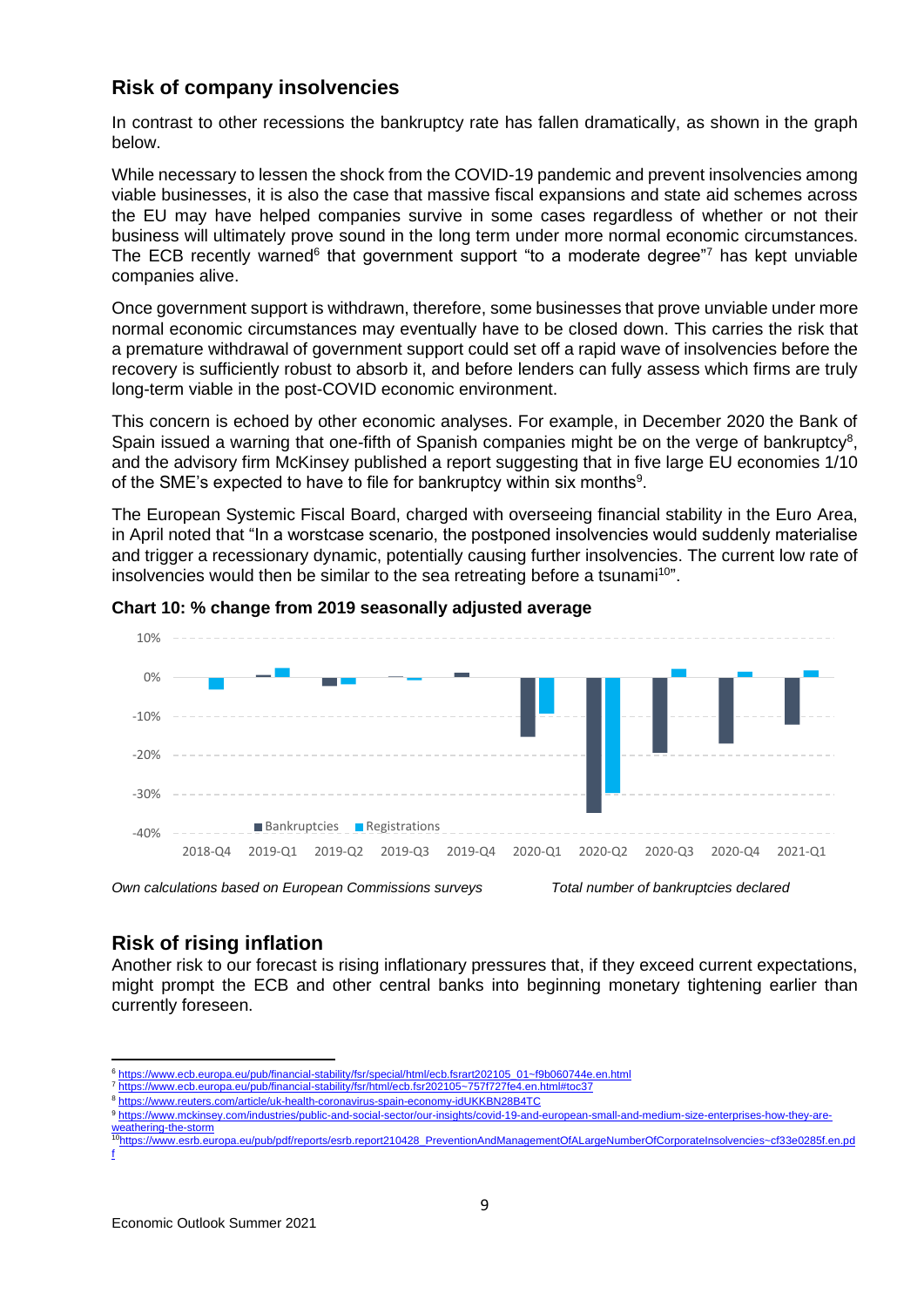In Europe, after a period of low inflation, the Harmonized Index of Consumer Prices (HICP<sup>11</sup>) has shot up recently, reaching 2% in April, in principle exceeding the ECB's "close to, but below 2% in the medium-term" target.



#### **Chart 11: All-item HICP and core inflation, EU27**

#### *Own exposition based on Eurostat*

However, as seen in the graph, core inflation (HICP excluding food and energy) remains subdued at 1.2% in April.

In fact the significant increase in the HICP mostly reflects movements in energy prices. During the pandemic global demand slumped, causing energy prices to fall. Now that the global economy is picking up steam they are returning to their pre-crisis levels.

A number of other factors that are also temporary in nature also contribute to higher inflationary pressures:

- Some EU countries including Germany have passed temporary VAT decreases to help boost private consumption during the pandemic, and as they now expire the result is upward pressure on prices<sup>12</sup>.
- Consumers may be willing to pay higher prices for services such as haircuts and eating out after a long period where they were unavailable during lockdowns. We have already seen a 4-6% increase in the prices for hairdressers' services, and 2% in restaurant prices, in April (annual rate of change) in the EU27.
- Transportation costs<sup>13</sup> have increased, reflecting higher energy prices and greater demand, as well as temporary bottlenecks including due to the Suez Canal blockage.
- Businesses experience various supply constraints (including a much-reported shortage of semiconductors), and higher production and transportation costs are likely to be passed on at least in part down the supply chain and ultimately to consumers. In the United States, recent inflation data for instance pointed to the highest core inflation (3.8% in May 2021 relative to May 2020) registered since January 1992<sup>14</sup>,

<sup>11</sup> Measuring the HICP inflation during lockdowns, when many of the components such as restaurant prices are not being traded, requires a number of important assumptions. For an exposition see https://www.ecb.europa.eu/pub/economic

[bulletin/focus/2020/html/ecb.ebbox202007\\_03~e4d32ee4e7.en.html](https://www.ecb.europa.eu/pub/economic-bulletin/focus/2020/html/ecb.ebbox202007_03~e4d32ee4e7.en.html) <sup>12</sup> [https://www.ecb.europa.eu/pub/economic-bulletin/focus/2020/html/ecb.ebbox202006\\_06~8a537e86c2.en.html](https://www.ecb.europa.eu/pub/economic-bulletin/focus/2020/html/ecb.ebbox202006_06~8a537e86c2.en.html)

<sup>13</sup> <https://www.bloomberg.com/news/articles/2021-04-12/higher-shipping-costs-are-here-to-stay-sparking-price-increases><br>14 https://www.wsi.com/articles/us-inflation-consumer-price-index-may-2021-11623288303

nter/<br>-consumer-price-index-may-2021-11623288303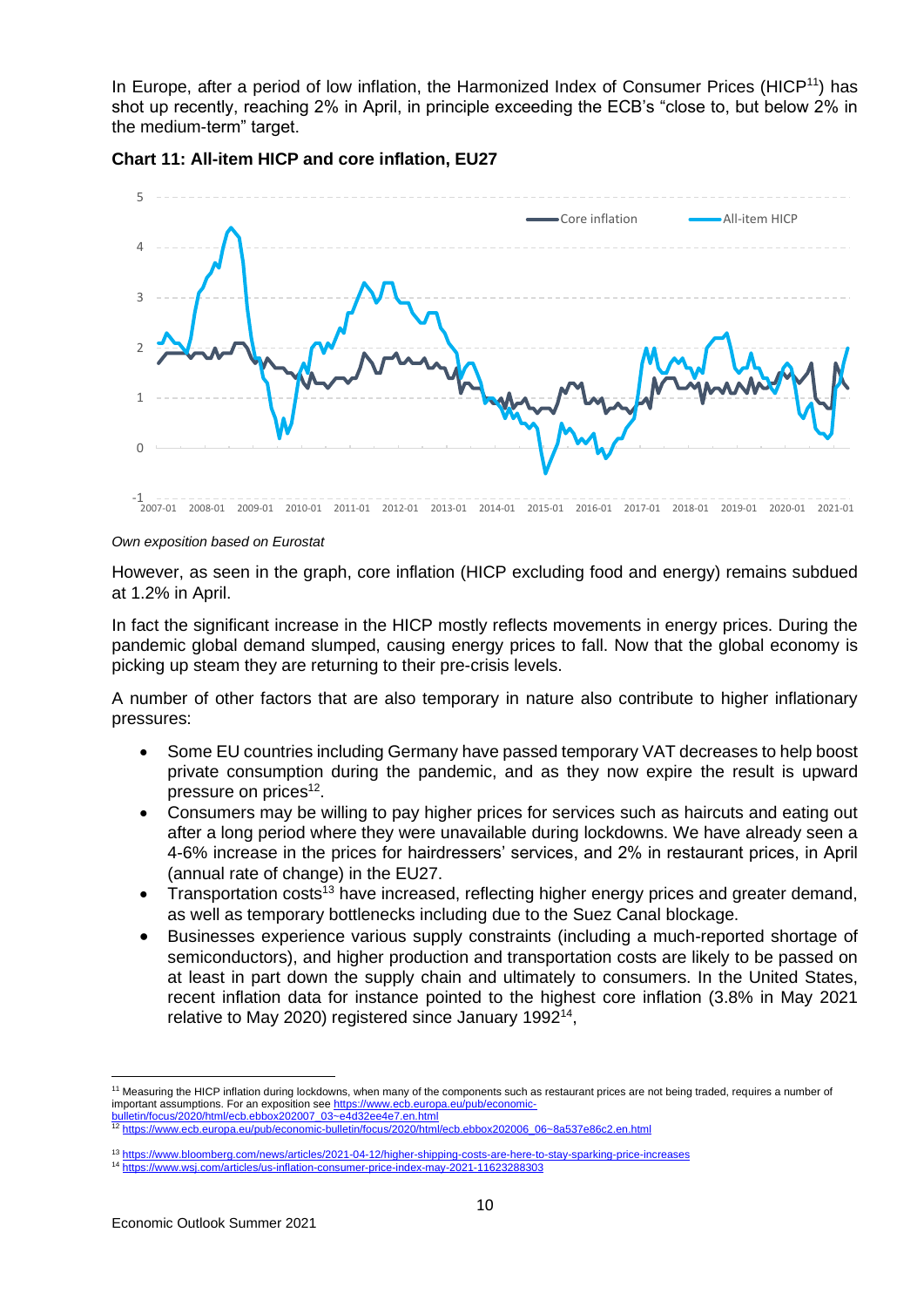- Another factor generating inflationary pressures is US President Biden's exceptionally large 1.9 trillion USD (around 8% of GDP) stimulus package passed in the spring. Some economists have warned that the temporary stimulus unleashed will overheat the US economy, triggering price and wage rises that could spill over into Europe.
- We are also likely to see a timing issue in that with lockdowns now being lifted many companies are seeking to hire at the exact same time. This can give rise to temporary bottlenecks that put upward pressure on wages.



**Chart 12: % Inflation, in EU27, annual rate of change, components**

#### *Eurostat*

ECB president Lagarde has repeatedly stated that the ECB's assessment is that the inflationary pressures are temporary in nature, and reiterated the ECB's commitment to maintain its asset purchase programme, Pandemic Purchase Emergency Programme PEPP, until "the Governing Council (..) judges that the COVID-19 crisis phase is over, but in any case not before the end of March 2022"<sup>15</sup>.

However, the risk persists that these temporary factors *permanently* shift inflation expectations among economic actors (labour unions negotiating wages, businesses setting their prices etc.), necessitating a stronger response from central banks than what is currently foreseen. The key question to be asking, therefore, is how inflationary expectations are developing.

Looking at current expectations, the survey of professional forecasters for instance suggests that HICP inflation will remain well below the 2% target one and two years from now. The ECB's macroeconomic projections from June similarly suggested 1.5% HICP inflation in 2022 and 1.4% in 2023.

As President Lagarde recently highlighted, the EU economy comprises of 60% services, and service sector wages have not shown signs of excessive rises. At the same time, with unemployment still considerably above its precrisis level and a significant proportion of the working force still on furlough, there is considerable "slack" in the EU economy. As long as that is the case we are unlikely to see massive wage rises that could force the ECB to act.

Nevertheless, the prospect of what some call a "regime change" in the form of permanent upward shifts to inflation expectations, forcing central banks to tighten monetary policy in response, remain a key risk to our forecast and to the economic recovery.

<sup>15</sup> <https://www.ecb.europa.eu/press/pressconf/2021/html/ecb.is210610~115f4c0246.en.html>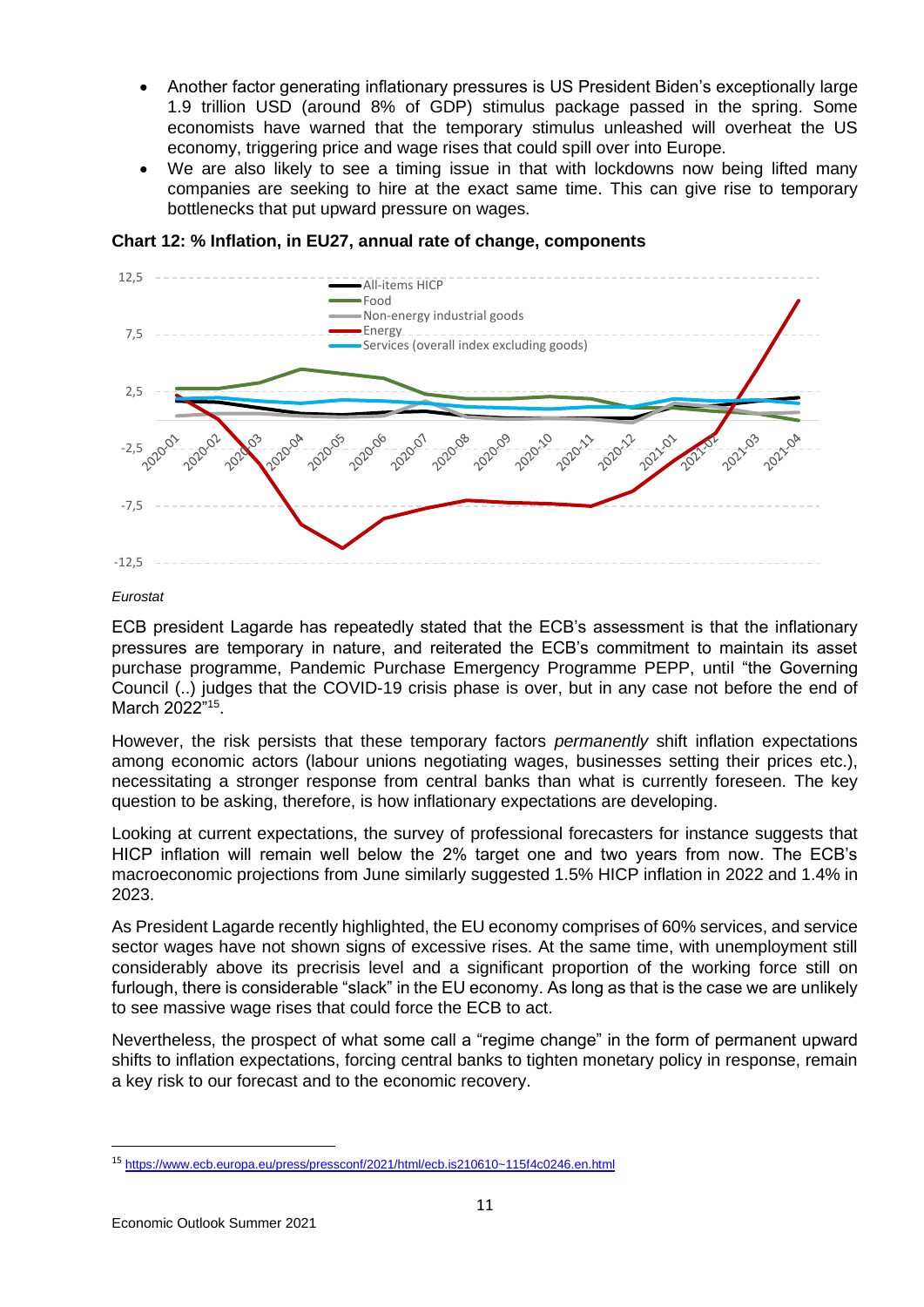





## **Risk of more transmissible virus mutations**

After a slow start, the EU's vaccination campaign picked up pace through the spring, with daily vaccinations exceeding the rate needed to meeting the EU's target of fully vaccinating 70% of the adult EU population by the end of summer<sup>17</sup> (shown by the light blue line). Whilst increased vaccination levels are playing an essential role in reducing transmission of the virus, we believe there is a clear downside risk to our forecast from the possibility of new variants increasing transmission and leading to further hospitalisations, and a return of some restrictions on economic activity.



#### **Chart 14: Vaccinations in EU27**

professional forecasters/html/table hist hicp.en.html

<sup>&</sup>lt;sup>17</sup> On 19 January, the European Commission presented a Communication "A United Front to Beat Covid-19" in which they set the goal to fully vaccinate the adult EU population by the end of summer (21 September, 2021)[: https://ec.europa.eu/info/sites/default/files/communication-united-front-beat-covid-](https://ec.europa.eu/info/sites/default/files/communication-united-front-beat-covid-19_en.pdf)[19\\_en.pdf](https://ec.europa.eu/info/sites/default/files/communication-united-front-beat-covid-19_en.pdf)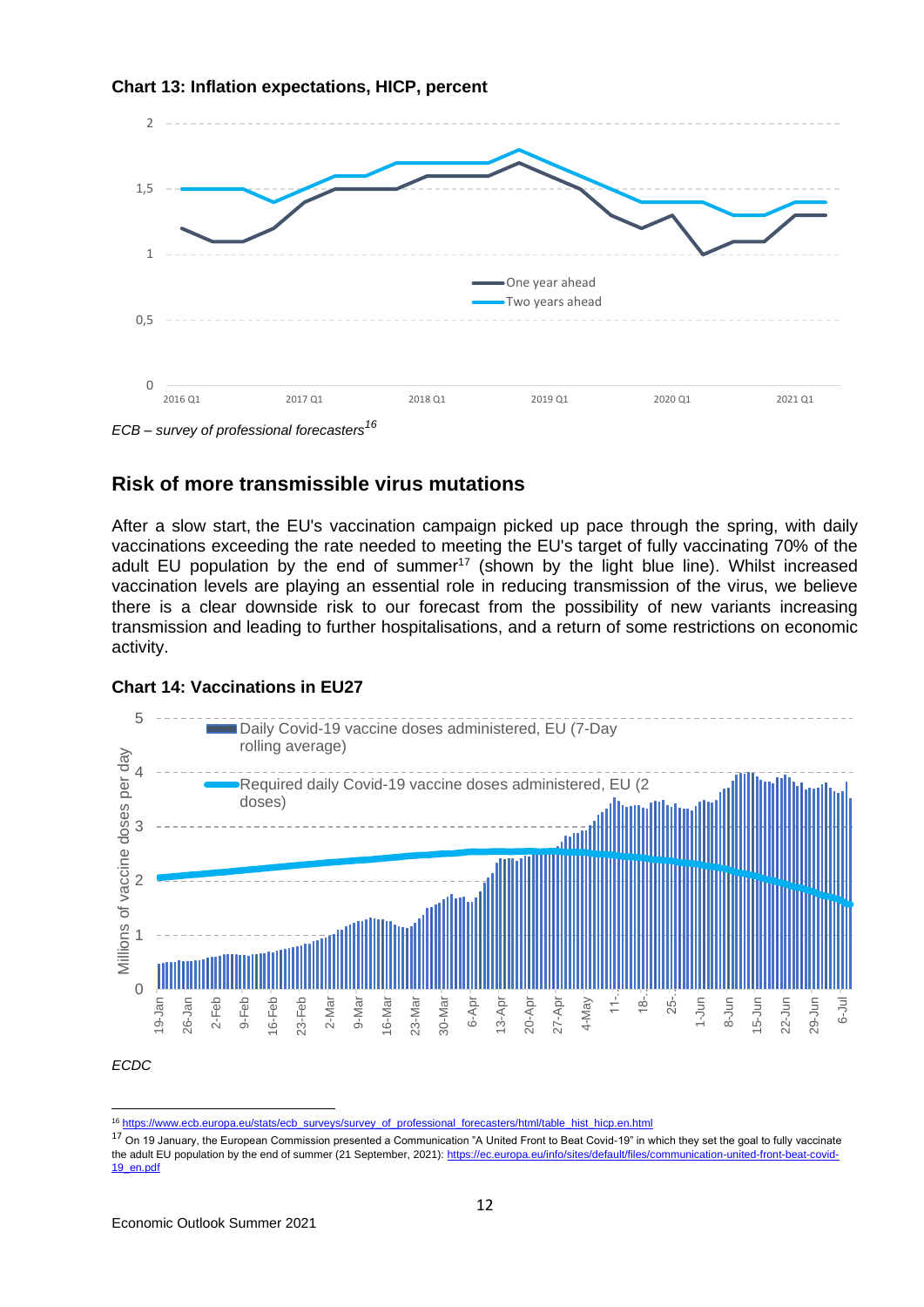In particular, the European Centre for Disease Prevention and Control (ECDC) have noted<sup>18</sup>, that the Delta variant is "40-60% more transmissible than the existing variant and may be associated with a higher risk of hospitalisation, with 70% of new infections projected to be due to this variant in the EU by early August and 90% of infections by the end of August".



**Chart 15: State of vaccinations in Europe, the UK and the US**

#### *ECDC. No data available for Germany or the Netherlands*

Their modelling suggests that a relaxation of measure of the summer could lead to an increase in daily cases in all age groups, with an associated increase in hospitalisations, and deaths, "potentially reaching the same levels of the autumn of 2020". With the ECDC pointing to evidence that "those who have only received the first dose of a two-dose vaccination course are less well protected against infection with the Delta variant than against other variants", it is essential that the EU quickly achieves high levels of vaccine coverage.

One concern in this regard is that rapid vaccination rates in some member states hide relatively low levels of coverage for any given age group, and that the number of new vaccination, slightly slowing, may fall further during the summer as member states run out people to extend vaccine eligibility to. In particular, the graph above shows that vaccination rates for older people vary considerably between Member States, with almost all older people having had at least one vaccine dose in Ireland, Malta and Denmark but less than 80% of older people with such protection in around half of Member States. Given Member States generally targeted such people for early vaccination, we must assume that these incomplete coverage rates are due to vaccine hesitancy. Moreover, vaccine hesitancy is generally higher for younger people, underlining that it will be increasingly essential for Member States to invest in boosting coverage rates, for example through mobile vaccination centres if high coverage levels are to be achieved.

<sup>18</sup> ECDC Statement Threat Assessment Brief, 23/06/21 [https://www.ecdc.europa.eu/en/publications-data/threat-assessment-emergence-and-impact-sars](https://www.ecdc.europa.eu/en/publications-data/threat-assessment-emergence-and-impact-sars-cov-2-delta-variant)[cov-2-delta-variant](https://www.ecdc.europa.eu/en/publications-data/threat-assessment-emergence-and-impact-sars-cov-2-delta-variant)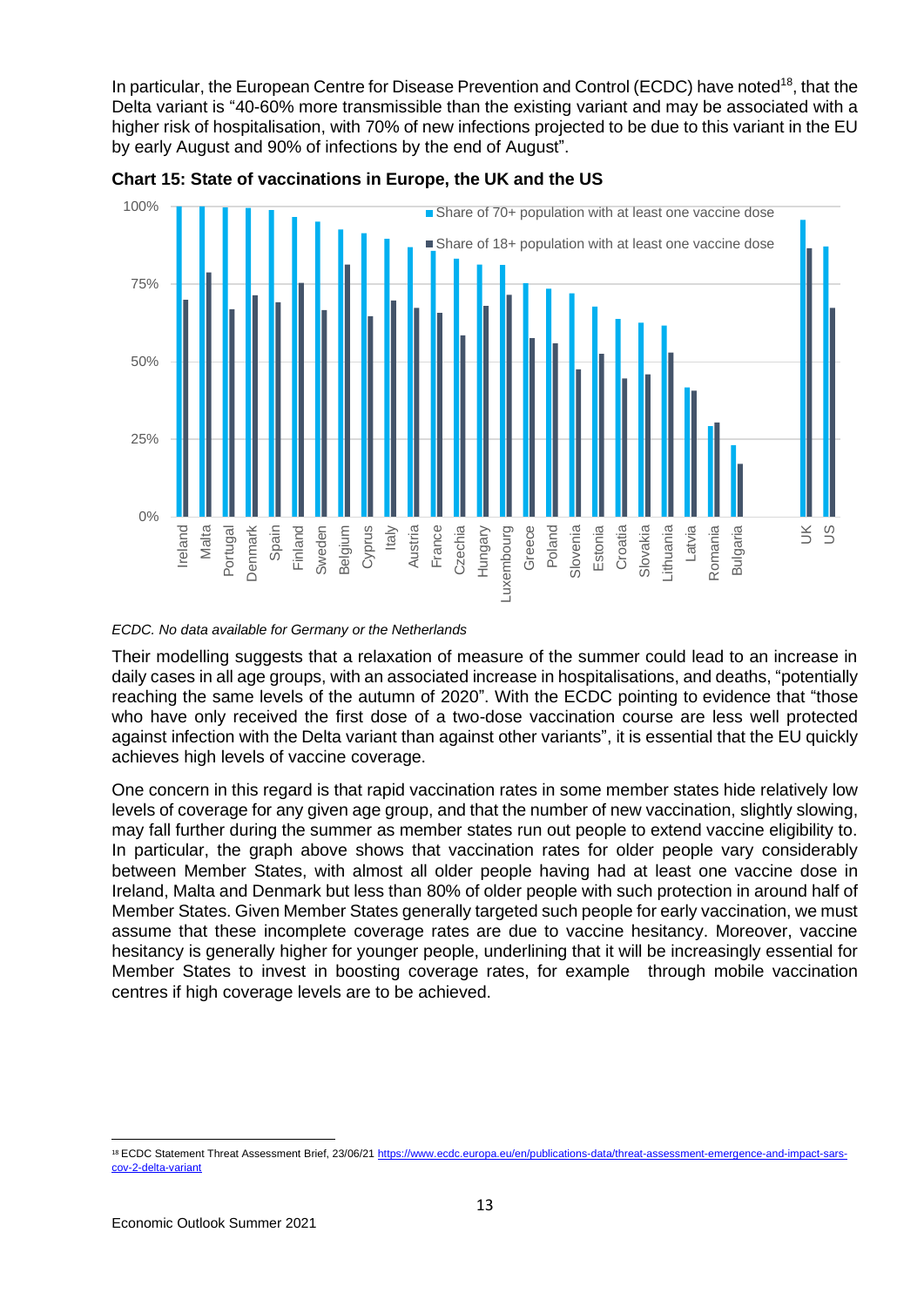# **About this Outlook**

BusinessEurope publishes a biannual Economic Outlook that provides business insight into recent and projected economic developments in Europe. In producing our economic projections and assessing current challenges and developments in the international and regional economy, BusinessEurope works closely with its member federations and draws on their specialist expertise and detailed knowledge of their national economies and ongoing interactions with business. In particular, our EU27 and Euro Area forecasting is informed by and reflects (GDP-weighted) economic forecasts, data and estimates the economic research departments of our national member federations. Our economic projections are therefore informed by leading country experts with indepth knowledge and day-to-day monitoring of the economic situation in every EU member state.

## **General disclaimer**

This document is provided for information purposes only. This document does not constitute or form part of, and shall under no circumstances be considered as, a legal opinion or other form of binding advice. It has been prepared independently and solely on the basis of publicly available information and inputs obtained from BusinessEurope members. While reasonable care has been taken to ensure that its contents are not untrue or misleading, no representation is made as to its accuracy or completeness. BusinessEurope and its members do not accept liability whatsoever for any direct or consequential damage or loss, including without limitation any loss of profits, arising from reliance on this document